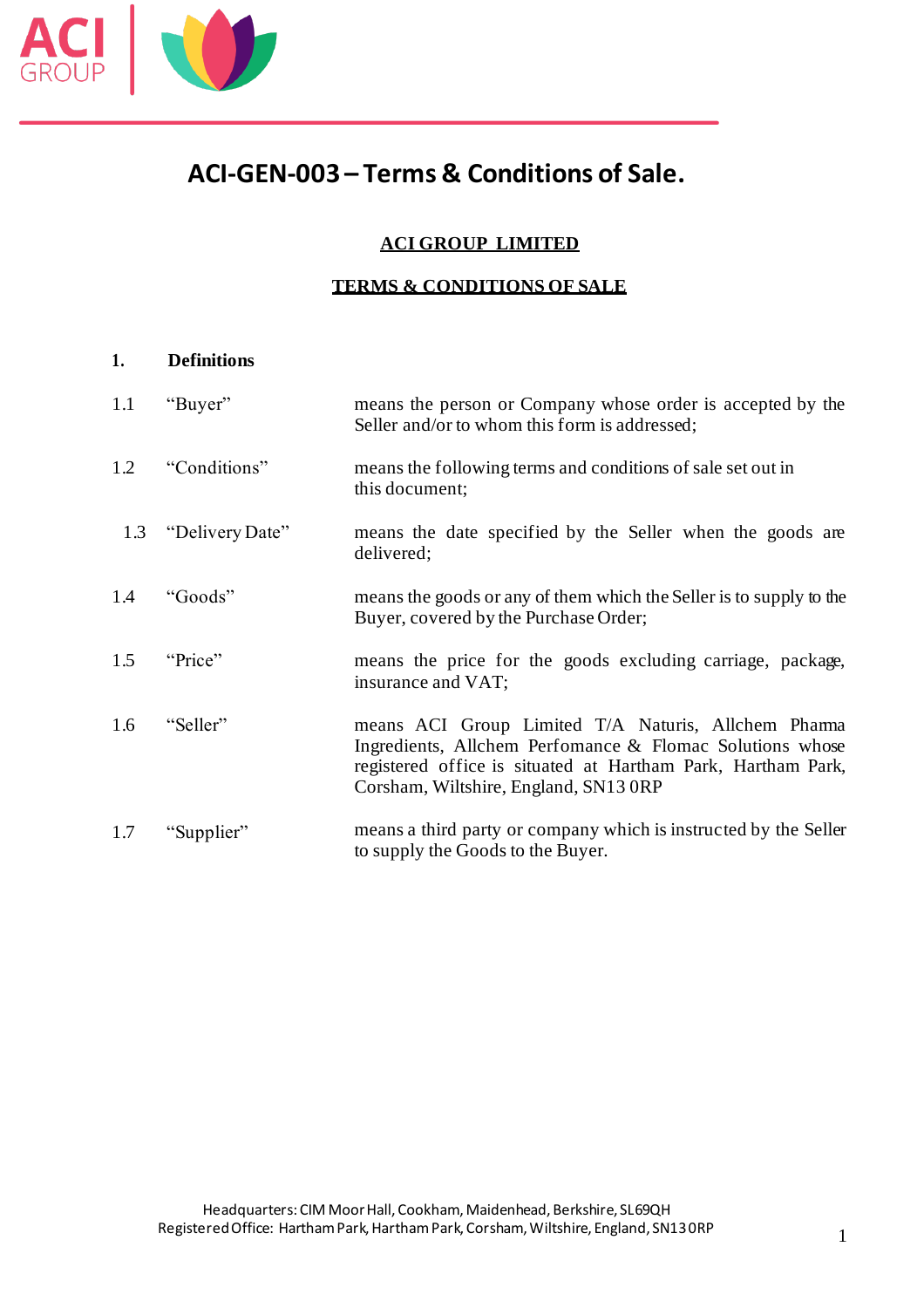

### **2. Conditions Applicable**

- 2.1 These conditions shall apply to all contracts for the sale of Goods by the Seller to the Buyer and services supplied by the Seller subject to the following Conditions, which are the only terms upon which the Seller carries on business unless previously agreed in writing by a director of the Seller.
- 2.2 All orders for Goods shall be deemed to be an offer by the Buyer to purchase goods pursuant to these Conditions. Orders, which have been acknowledged by the Seller, cannot be cancelled without the prior written consent of the Seller. The Buyer shall indemnify the Seller for any loss in connection with any cancellation by the Buyer should it occur 48 hours prior to delivery.
- 2.3 The giving of any delivery instructions, the acceptance of or payment for any Goods or services or any conduct in confirmation of the transaction hereby contemplated shall constitute unqualified acceptance by the Buyer of these Conditions.
- 2.4 No oral, written or other addition hereto or variation or waiver hereof shall be effective unless agreed by a Director of the Seller in writing.
- 2.5 These Conditions:
	- 2.5.1 shall constitute the entire agreement and understanding between the Seller and the Buyer and supersede all prior representations, arrangements, understandings and agreements between the Seller and the Buyer relating to the subject matter hereof unless otherwise agreed by both parties in writing; and
	- 2.5.2 prevail over and exclude any other terms and conditions stipulated or incorporated or referred to by the Buyer or his agent or any third party.
- 2.6 The Buyer irrevocably and unconditionally waives any right that it may have to claim damages for any misrepresentation, arrangement, understanding or agreement not contained in these Conditions or for any breach of any representation not contained in these Conditions (unless such misrepresentation or representation was made fraudulently).
- 2.7 All particulars given by the Seller relating to technical performance, dimensions, capacity, output, consumption and weight of any Goods and all illustrations, descriptions, specifications and drawings are given as accurately as possible, but are approximate only and all such material contained in brochures, catalogues, price lists and other advertising matter is intended merely to present a general idea of the Goods described therein and none of such material shall form part of the contract and the Goods may vary slightly.
- 2.8 Every effort is made to ensure that the latest specification and design are available and the Seller reserves the right to incorporate changes in design constructions composition

Headquarters:CIM Moor Hall, Cookham, Maidenhead, Berkshire, SL69QH Registered Office: Hartham Park, Hartham Park, Corsham, Wiltshire, England, SN13 0RP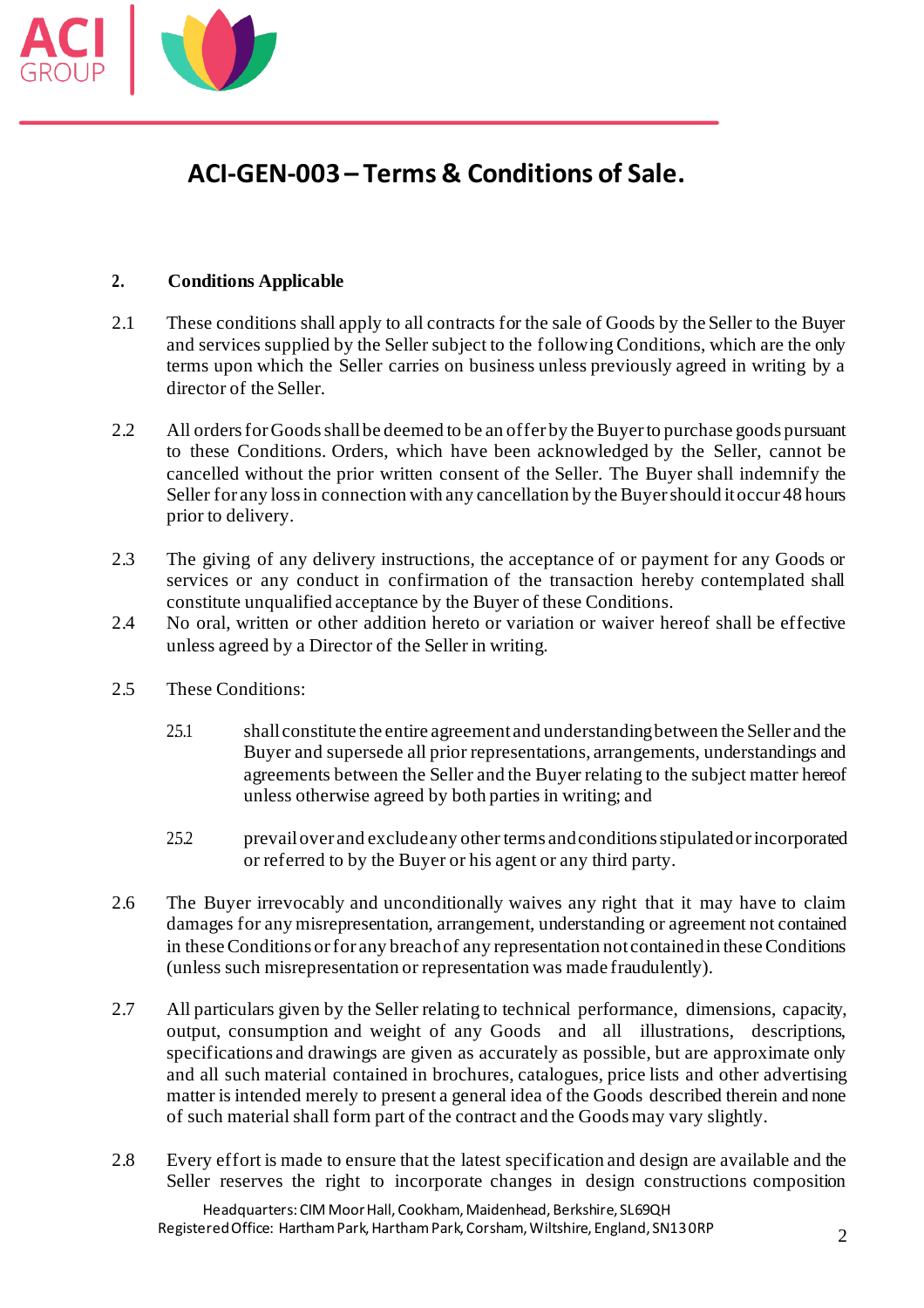

materials arrangement and equipment as the Seller shall think fit without notifying the Buyer and to supply Goods which may not be in strict accordance with the agreed specification.

### **3. Quotation**

- 3.1 Quotations are subject to confirmation in writing by the Seller at the time of such acceptance, and no order (whether made pursuant to a quotation or not) shall create a contract unless it is accepted by the Seller either by acceptance in writing or by the despatch of the Goods ordered ("the Contract").
- 3.2 Prices quoted are based on the cost of materials, labour, transport, duties, levies, currency exchange rates and statutory obligations ruling in relation to stated fixed quantities at the date of quotation, unless otherwise agreed in writing by both parties. If the Buyer requires a greater quantity of the Goods than the fixed amount initially quoted and/or before delivery of all of the Goods therefore occurs any substantial increase in any of such costs, the price payable may be increased to allow for such increase.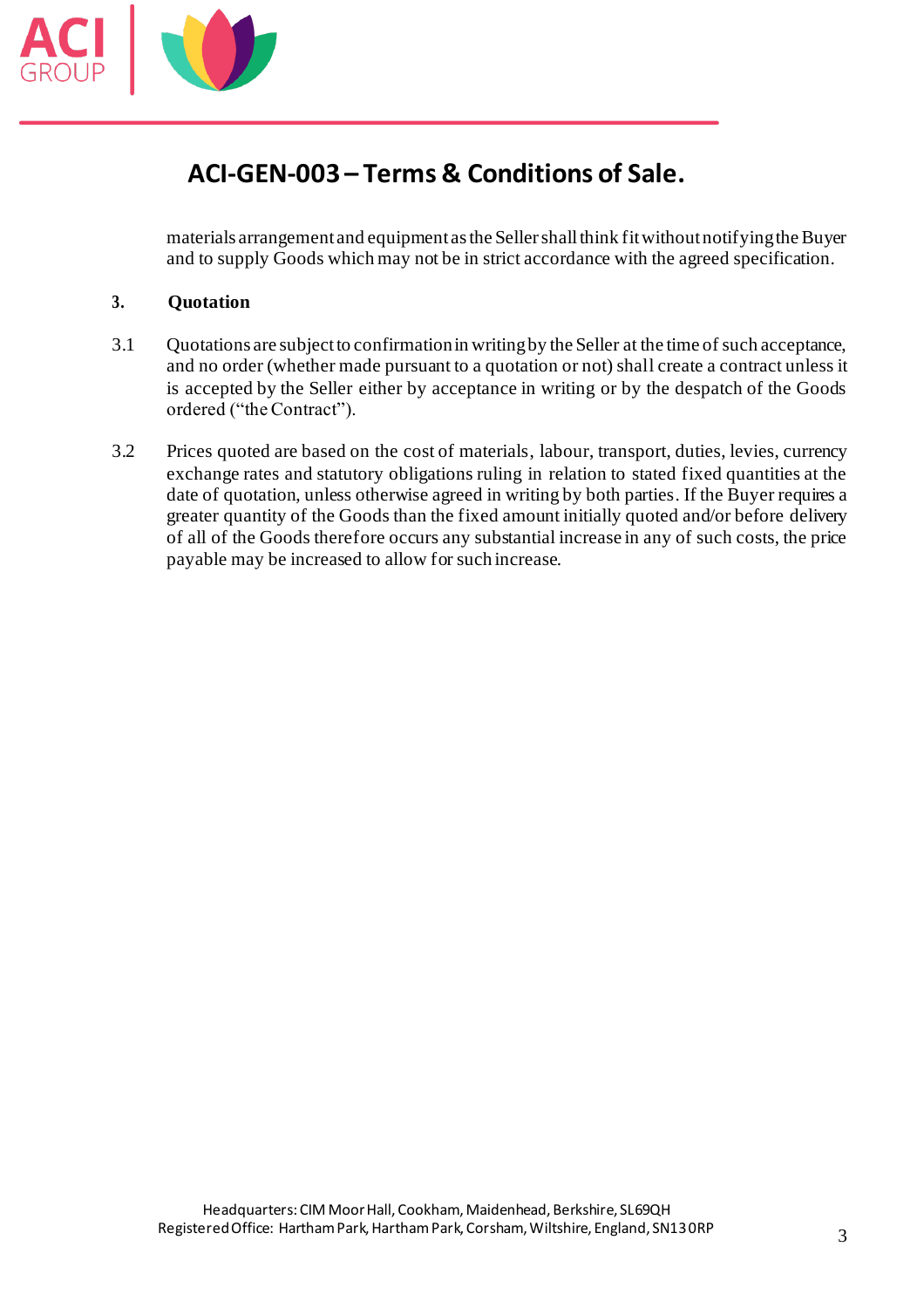

### **4. The Price and Payment**

- 4.1 The Price shall be the price set out in the Seller's confirmed quotation current at the time of the Order or such other price as may be agreed in writing. The price is exclusive of VAT which shall be charged to and paid by the Buyer at the rate in force at the appropriate tax point.
- 4.2 Unless otherwise agreed in writing, delivery shall mean delivered to the Buyer's premises as agreed inclusive of any additional charges whether in respect of insurance shipping carriage any costs of dismantling loading unloading installations or any special packing or alteration to the order required by the Buyer taxes or duties or otherwise howsoever all of which shall be for the Buyer's account. However , the Seller reserves the right to charge additional costs for the above-mentioned services where special arrangements are required by the Buyer.
- 4.3 Where the Seller provides products 'delivered-to-site', the Seller reserves the right to split out an additional charge for exceptional transport costs, where necessary, due to the uncertainty and volatility in pricing at point of shipping, at point of invoicing.
- 4.4 Where delivery is made by the Seller or the Seller's agents, the Buyer will provide safe and proper means of access to the Buyer's delivery points for the Seller and its agents, and if appropriate, any vehicles used by the Seller or its agents and carriers. If the Buyer fails to provide suitable means or facilities for the reception and unloading of the Goods, the Seller shall be entitled to charge the Buyer for any additional costs and time thereby incurred or spent by the Seller or its agents. Off-loading and storing of the Goods is the responsibility of the Buyer alone, and the Seller shall not be responsible for any costs or damage to the Goods in connection therewith.
- 4.5 Unless otherwise agreed in writing by the Seller, payment of the price, VAT and any additional costs shall be due within 30 days from the date of the invoice. Time for payment should be prompt..
- 4.6 Unless another method of payment has been expressly agreed in writing by the Seller, payment for the Goods shall be made in cleared funds in pounds sterling or a currency agreed in writing by the Seller.
- 4.7 If full payment is not received by the due date for payment:
	- 4.7.1 interest shall be payable by the Buyer from the date by which payment should have been made on the unpaid amount on a daily basis at the rate of 8% per annum above the base lending rate of Lloyds Bank Plc from time to time in force unless otherwise specified;
	- 4.7.2 the Seller shall have the right to suspend any further deliveries under the particular contract or any other contract or accepted order until payment is made

Headquarters:CIM Moor Hall, Cookham, Maidenhead, Berkshire, SL69QH Registered Office: Hartham Park, HarthamPark, Corsham, Wiltshire, England, SN13 0RP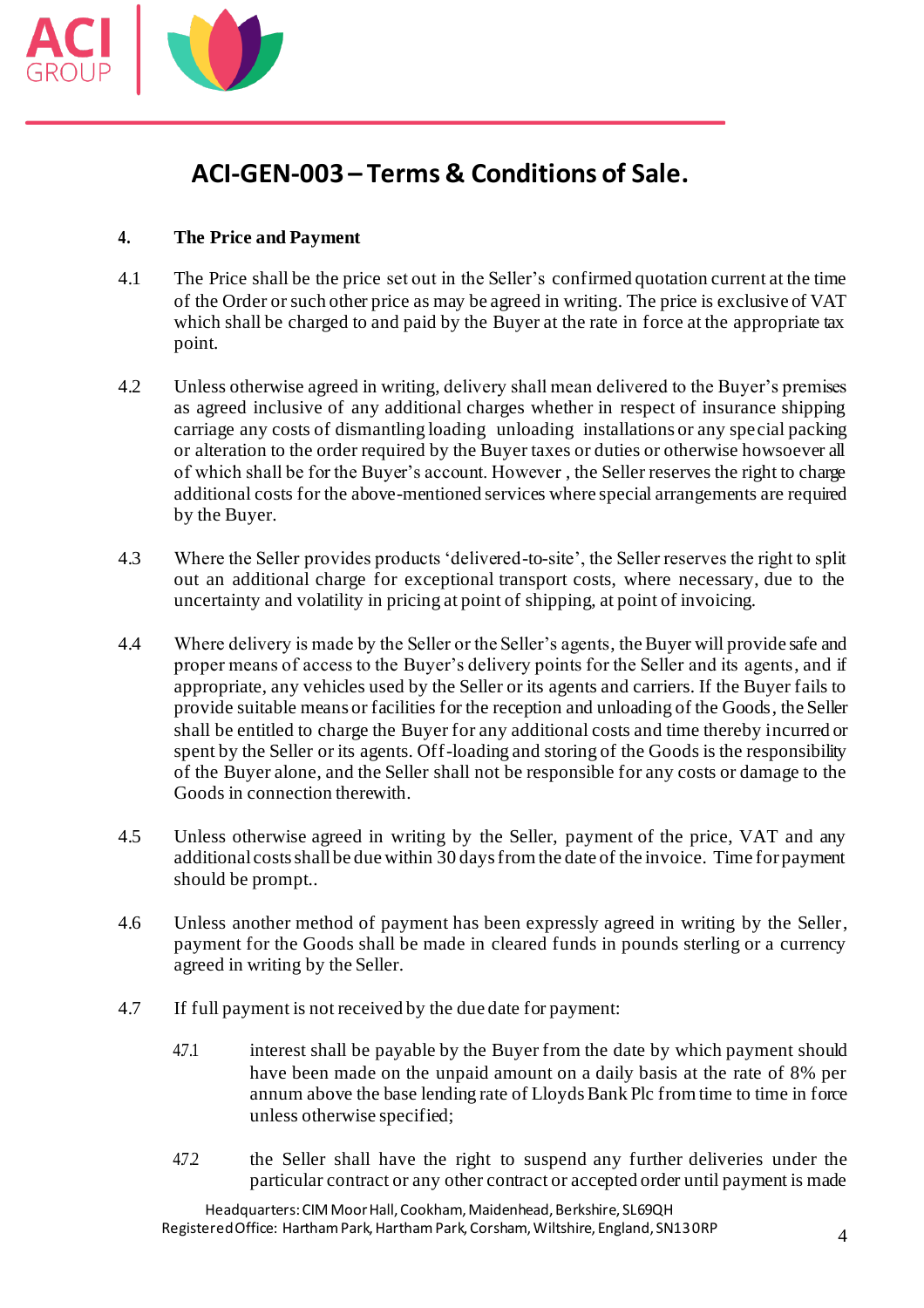

in full and in addition shall have the right to cancel the particular contract in relation to such further deliveries and any other contract with the Buyer or accepted order and no time or indulgence granted by the Seller to the Buyer shall prejudice any right or remedy which the Seller may have in any manner whatsoever. In the event that any further orders are suspended or contracts are cancelled, full payment shall still be required in accordance with clause 2.2 above.

- 4.8 No deduction shall be made by the Buyer in respect of any set-off or counter-claim however arising.
- 4.9 The cost of pallets and returnable packaging will be due from the Buyer in addition to the price but will be credited to the Buyer provided that the pallets are returned to the Seller in good condition before the due payment date.
- 4.10 This contract is divisible, the work performed in each delivery during the currency of the contract will be invoiced separately. Each invoice for work performed in any delivery shall be payable by the customer in full accordance with the terms of payment herein, without reference to and notwithstanding a defect or default in the work performed or to be performed in any other delivery

### **5. Insolvency**

If the Buyer becomes insolvent or in the Seller's opinion is likely to go into bankruptcy receivership administration or liquidation or makes default in or commits a breach of the Contract the Seller may forthwith on written notice to the Buyer terminate the Contract without incurring liability to the Buyer or without prejudice to the Seller's rights which may have accrued up to the date of termination.

#### **6. Warranties andLiability**

- 6.1 The Seller warrants that the Goods to be supplied by it consequent upon the Seller's acceptance of the Buyer's order, will be of normal industrial quality. The Seller's obligation under this warranty shall be to correct any defective work and to repair or at the Seller's option replace free of charge any Goods which are shown to the Seller's satisfaction to have been defective. Provided that notice of such defects and satisfactory proof thereof is given by the Buyer immediately after discovery, and in any event within seven days of the Goods being despatched (as the case may be), and provided that the Goods have only been used for the purposes for which the Goods were manufactured and intended and in accordance with normal practice and provided that the Buyer shall return any such goods to the Seller at the Buyer's expense if required to do so by the Seller.
- 6.2 Save as in this clause expressed the Seller shall be under no liability for any personal, consequential or other loss or damage of whatsoever kind or howsoever caused as a result of any Goods supplied, or work done being defective or not in accordance with any order or as a result of anything done or omitted in connection with any work done or omitted to be done by the Seller, including any breach by the Seller of any fundamental term of any order and the Seller's liability under this clause shall be in lieu of and to the exclusion of

Headquarters:CIM Moor Hall, Cookham, Maidenhead, Berkshire, SL69QH Registered Office: Hartham Park, HarthamPark, Corsham, Wiltshire, England, SN13 0RP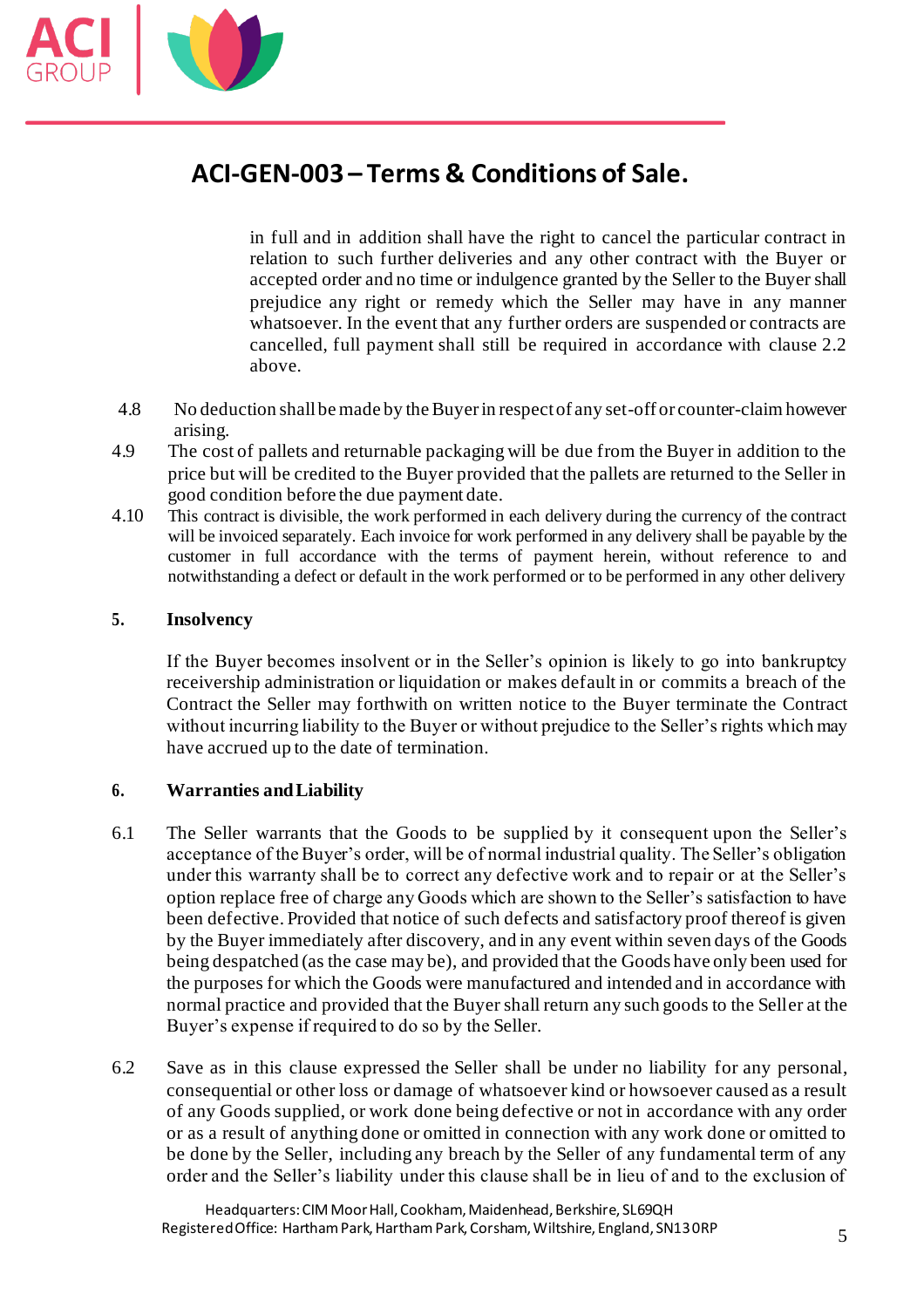

any liability condition guarantee warranty term undertaking or representation whether express or implied statutory or otherwise and shall be limited to the value of the goods supplied under the order to which any claim relates or the amount received by the Seller in relation to the Goods under any product liability insurance currently held by the Seller.

- 6.3 Nothing contained in the Clause shall exclude:
	- 6.3.1 any liability for breach of the Seller's implied undertakings as to title;
	- 6.3.2 where the Buyer deals as a consumer (as defined by the Unfair Contract Terms Act 1977) any liability for breach of its implied undertakings as to conformity of goods with description or sample or as to their quality or fitness for a particular purpose;
	- 6.3.3 any liability arising from the Seller's negligence causing death or personal injury; and
	- 6.3.4 any liability pursuant to the Consumer Protection Act 1987.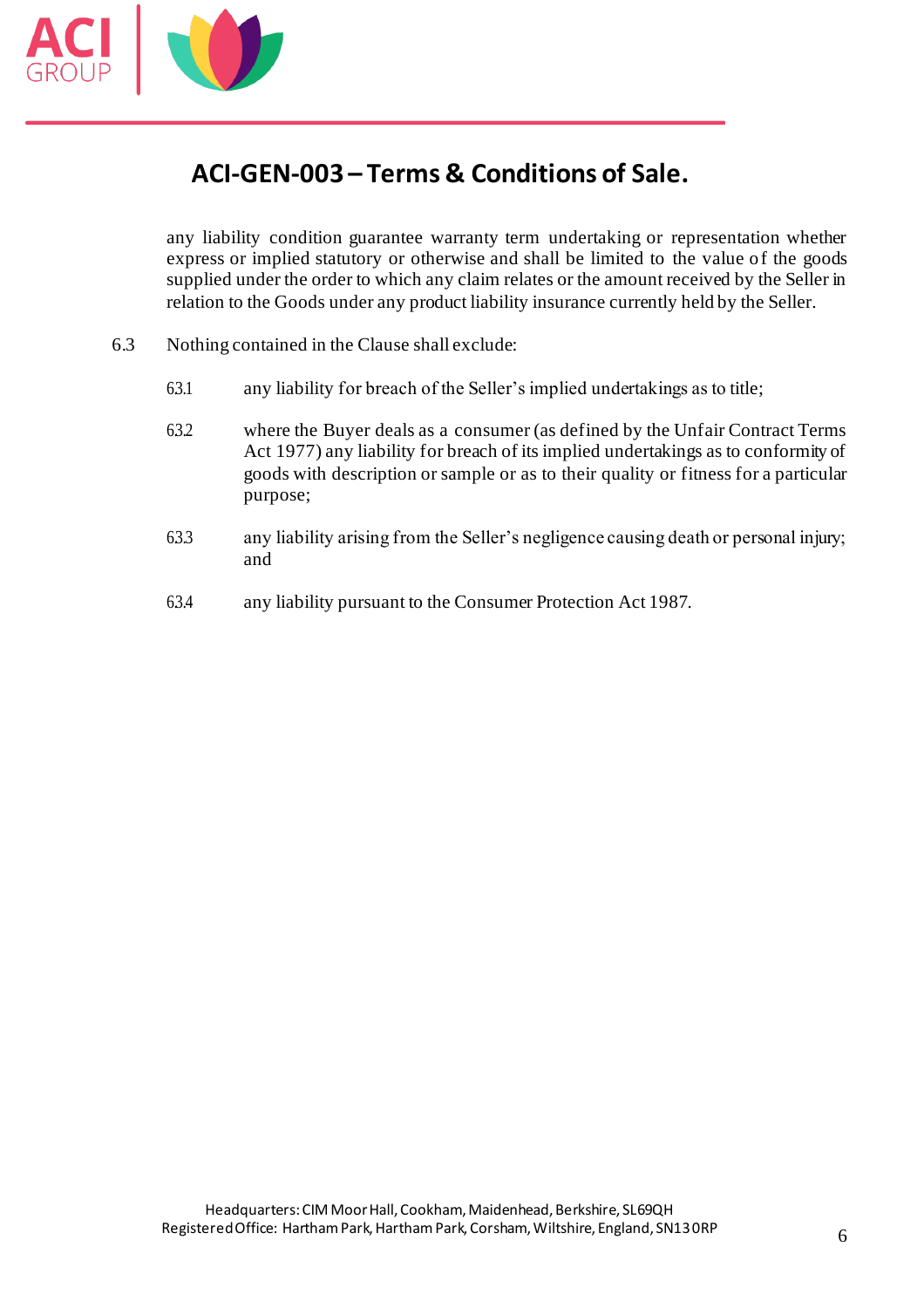

6.4 The Buyer recognises that the limitation of liability contained in this clause is reasonable in that the prices quoted by the Seller are dependent upon such limitation being incorporated in the Contract.

### **7. Misrepresentations**

None of the Seller's employees other than a Director of the Company is authorised to make any statement or warranty or representations as to the Goods in any way whatsoever. The Seller shall therefore be under no liability whatsoever nor shall the Buyer be entitled to any remedy by reason of the Misrepresentation Act 1967 or any subsequent amendments of the legislation. except to the extent (if any) that the Court or any arbitrator may allow reliance on it as being fair and reasonable.

### **8. Delivery of the Goods**

- 8.1 Delivery of the Goods shall be made by the Buyer collecting the Goods at the Seller's premises or another warehouse at any time after the Seller has notified the Buyer that the goods are ready for collection, or if some other place for delivery is agreed by the Seller by the Seller delivering the Goods to that place.
- 8.2 Any dates quoted for delivery of the Goods are estimates given in good faith and as accurately as possible, but are not guaranteed. The Seller cannot accept responsibility for any failure to deliver or late delivery due to circumstances beyond the Seller's control. Time for delivery shall not be of the essence. The Goods may be delivered by the Seller in advance of the quoted Delivery Date upon giving reasonable notice to the Buyer.
- 8.3 Risk in the Goods shall pass to the Buyer:
	- 8.3.1 in the case of goods to be delivered at the Seller's premises or other warehouse at the time when the Seller notifies the Buyer that the Goods are available for collection; or
	- 8.3.2 in the case of goods to be delivered otherwise than at the Seller's premises or warehouse at the time of delivery or if the Buyer wrongfully fails to take delivery of the Goods at the time when the Seller has tendered delivery of the Goods.

#### **9. Acceptance of the Goods**

In the absence of a signed POD, unless the Seller is notified to the contrary by telephone or email within seven days of delivery and such notification is confirmed in writing within such time, the Goods shall be deemed to have been accepted by the Buyer as being in good condition and in accordance with the Contract. The Buyer shall not be entitled to withhold payment of all or any of the purchase price while any claim is being investigated by the Seller. Should the Buyer withhold payment the Seller is entitled to suspend or cancel any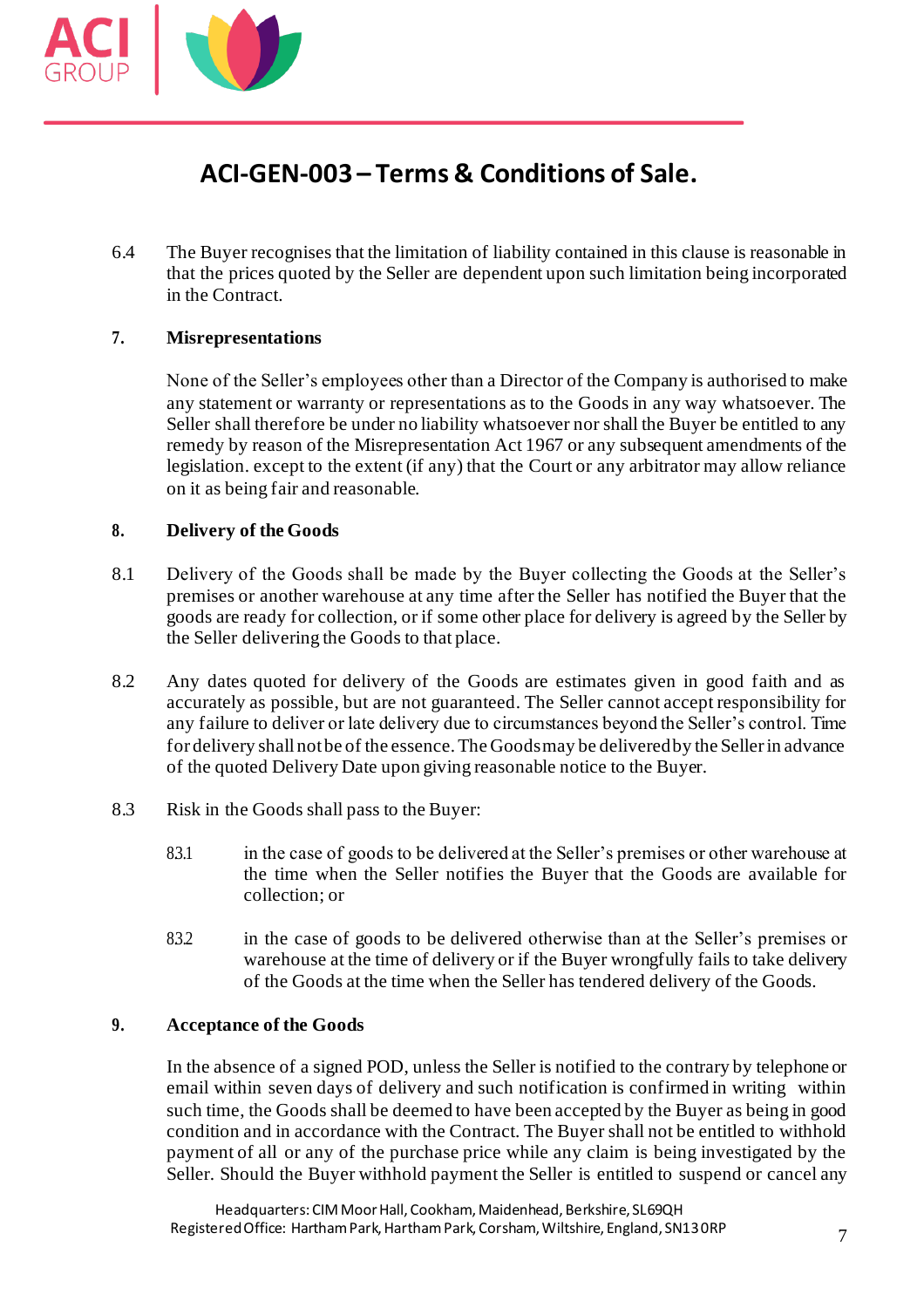

other pending orders. The payment in respect of pending or cancelled orders are subject to clause 2.2 above.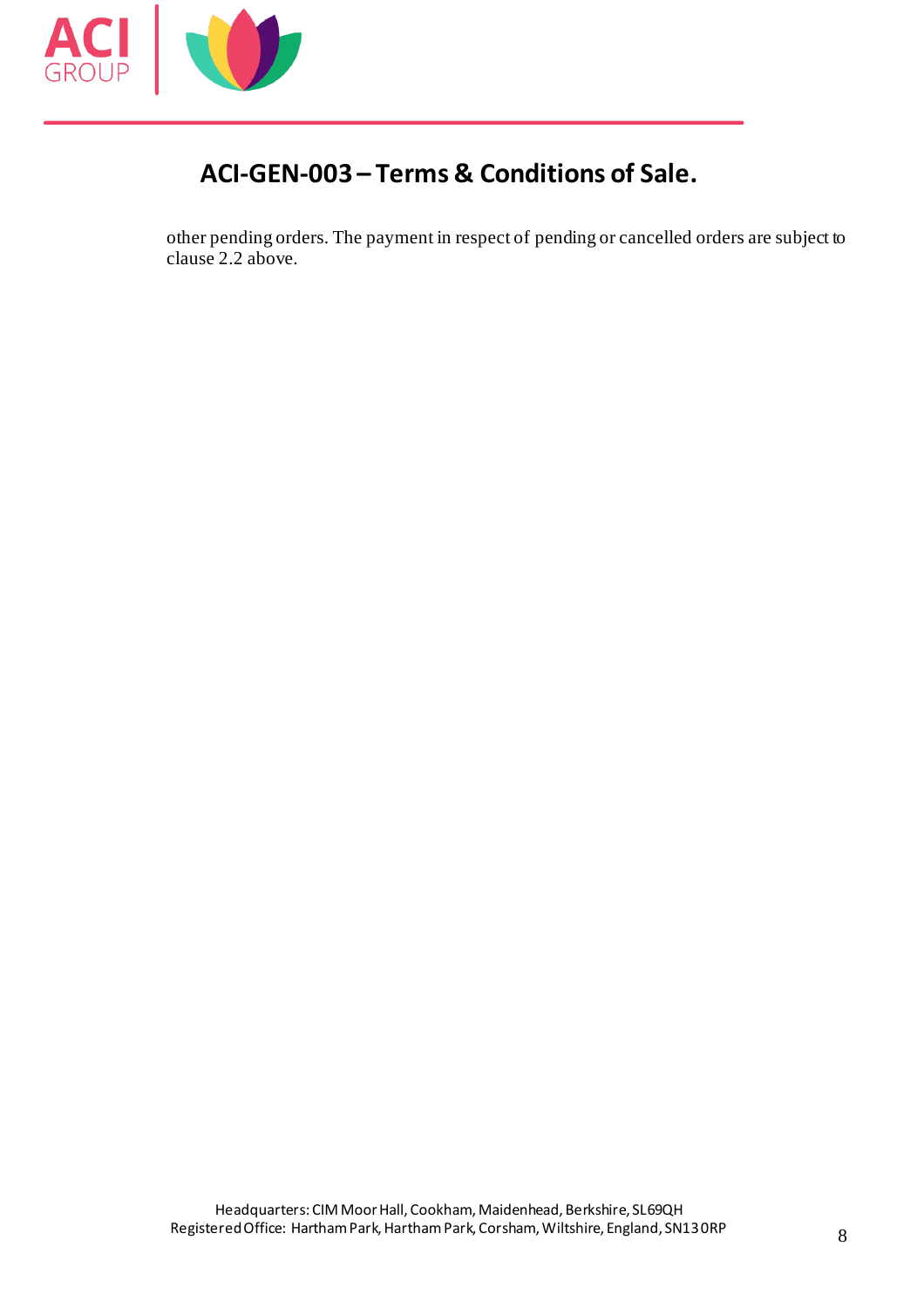

### **10. Title**

- 10.1 In spite of delivery having been made, title of the Goods shall not pass from the Seller until
	- 10.1.1 the Buyer shall have paid the price plus VAT in full; and
	- 10.1.2 any other sums whatever due from the Buyer to the Seller have been paid.
- 10.2 Until title in the Goods passes to the Buyer in accordance with clause 10.1, the Buyer shall hold the Goods on a fiduciary basis as the Bailee for the Seller. The Buyer shall store the Goods (at no cost to the Seller) separately from all other goods in its possession and marked in such a way that they are clearly identified as the Seller's property.
- 10.3 The Seller shall have the right with or without prior notice at any time to retake possession of the whole or any part of the Goods (and for that purpose shall be granted an irrevocable licence to go upon any premises occupied by the Buyer with or without prior notice and at any time).
- 10.4 The Seller shall have the right to dismantle the Goods or detach, unload or extract the Goods from any items in which they may have been incorporated without prejudice to any of the Seller's other remedies.
- 10.5 The Buyer shall indemnify the Seller against all costs and liabilities which the Seller incurs in retaking possession of the Goods (or any part thereof), or in exercising any of its rights under this clause 10 including without limitation any liability in respect of any damages (caused to such premises in such retaking of possession and removal of goods) which it was not reasonably practicable to avoid.
- 10.6 Notwithstanding that the Goods (or any of them) remain the property of the Seller, the Buyer may sell the Goods in the ordinary course of the Buyer's business. In this respect, the Buyer shall act in the capacity of a Commission Agent and the proceeds of any such sale shall be held in trust for the Seller in a manner which enables proceeds to be identified as the Seller's money and shall not be paid into an overdrawn account. The Seller as principal shall remunerate the Buyer as Commission Agent by payment of a commission equivalent to the surplus which the Commission Agent may obtain over and above the price payable by the Buyer to the Seller under the original contract of supply in respect of the goods sold.
- 10.7 If the Goods in which the Seller has retained title are mixed with goods the property of any person other than the Seller , the product thereof shall be deemed to be owned in common with that person.
- 10.8 Notwithstanding that ownership of the goods remains with the Seller, the Seller shall be entitled to maintain an action for the price of the Goods in the event of default in payment by the Buyer.

Headquarters:CIM Moor Hall, Cookham, Maidenhead, Berkshire, SL69QH Registered Office: Hartham Park, HarthamPark, Corsham, Wiltshire, England, SN13 0RP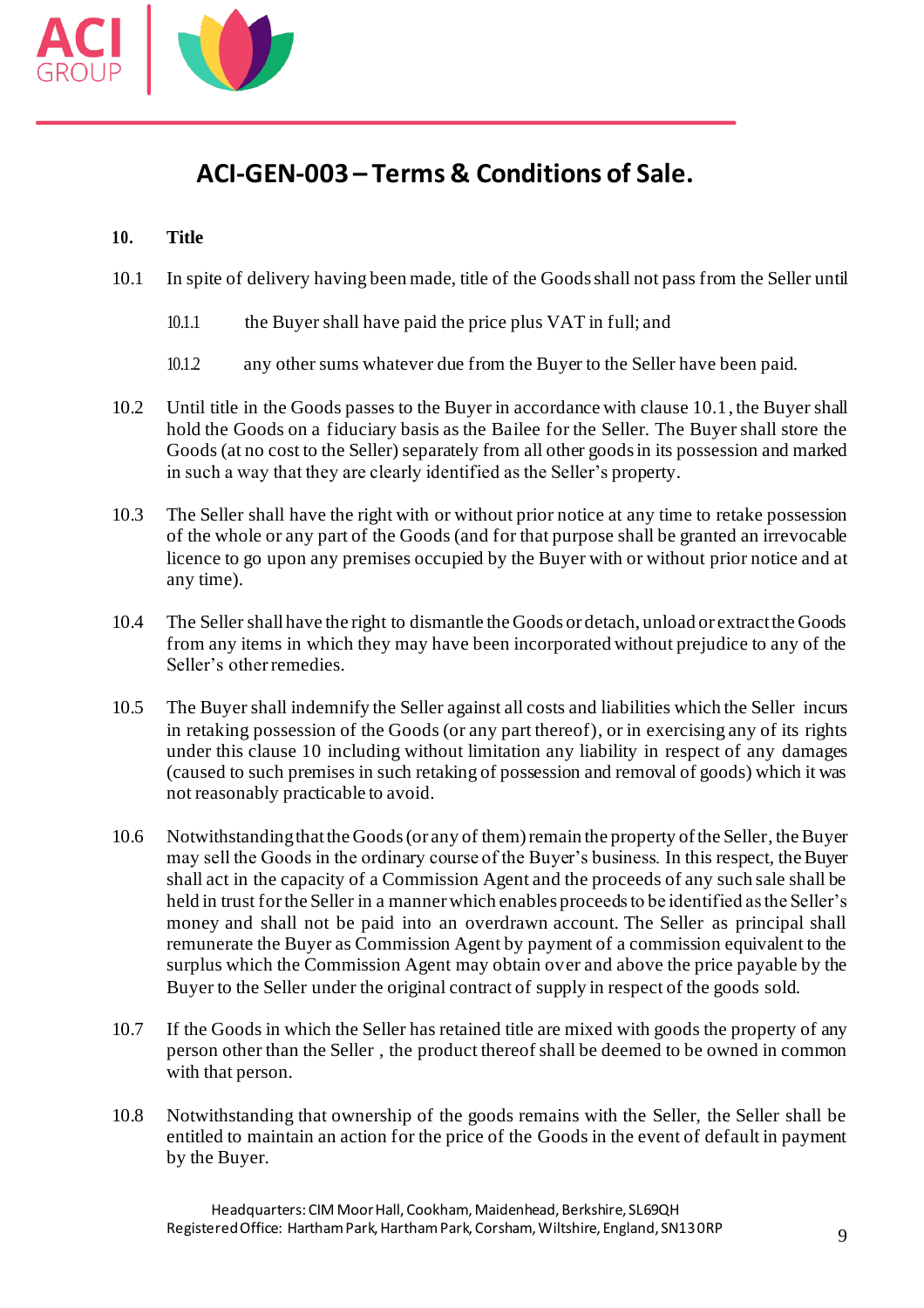

10.9 The Buyer shall not pledge or in any way charge by way of security for any indebtedness any of the Goods which are the property of the Seller. Without prejudice to the other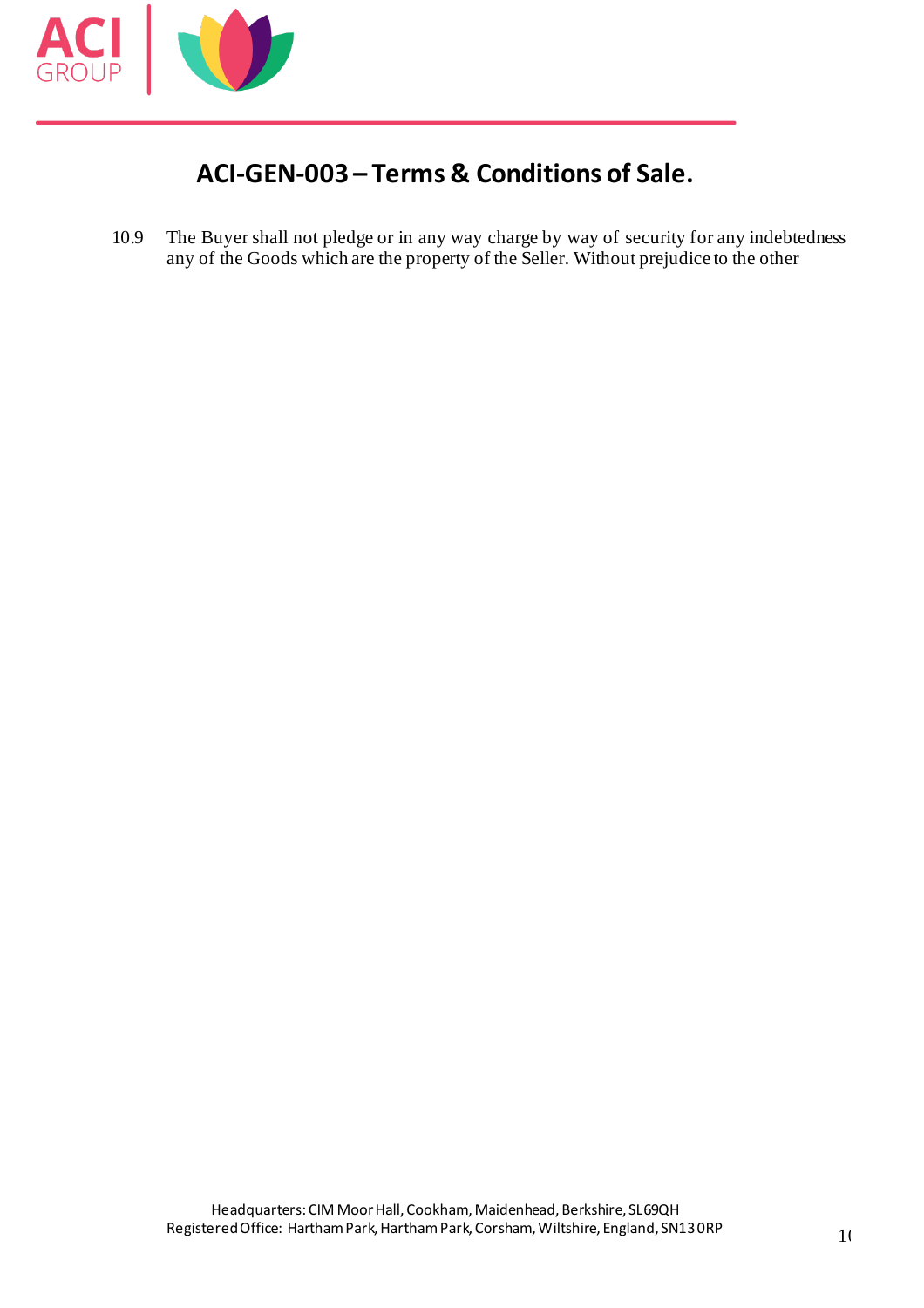

rights of the Seller if the Buyer does so all sums whatever owing by the Buyer to the Seller shall forthwith become due and payable.

- 10.10 The Buyer shall insure and keep insured the Goods to the full price against "all risks" to the reasonable satisfaction of the Seller until the date that property in the Goods passes from the Seller and shall whenever requested by the Seller produce a copy of the policy of insurance forthwith. Without prejudice to the other rights of the Seller, if the Buyer fails to do so, all sums whatever owing by the Buyer to the Seller shall forthwith become due and payable including the cost of any policy of insurance which the Buyer should have had in place, until such time as the sums due are fully paid.
- 10.11 The Buyer shall promptly deliver the prescribed particulars of this contract to the Registrar in accordance with the Companies Act 1985 Part XII as amended. Without prejudice to the other rights of the Seller if the Buyer fails to do so all sums whatever owing by the Buyer to the Seller shall forthwith become due and payable.

### **11. Force Majeure**

Force majeure or any other unforeseen event that hinders or impedes production or delivery e.g. war, industrial unrest, riots, official action, shortage of energy and raw materials, disruptions to operations failure of component suppliers to the delivery transport disruptions and any other such matters shall release the Seller from its duty to deliver for the duration of any such circumstance.

### **12. Copyright**

The Seller shall retain the exclusive property and reserve the copyright in all documents supplied or produced to the Buyer in connection with any contract or tender and it shall be a condition of such supply or production that the contents of such documents or any part thereof shall not be communicated either directly or indirectly to any other person firm or company without the Seller's prior written consent. All communications in connection with any contract or intended contract and all arrangements for the inspection of Goods and/or facilities shall be regarded as strictly confidential between the Seller and the Buyer and shall not be divulged to any other person firm or company without the Seller's prior written consent.

### **13. Confidentiality**

The Seller will keep confidential and will not divulge or exploit for its own purposes otherwise than in pursuance of its performance of this order any information (in whatever form) which is confidential furnished by or on behalf of the Company in connection with this order.

#### **14. Patents**

Headquarters:CIM Moor Hall, Cookham, Maidenhead, Berkshire, SL69QH Registered Office: Hartham Park, Hartham Park, Corsham, Wiltshire, England, SN13 0RP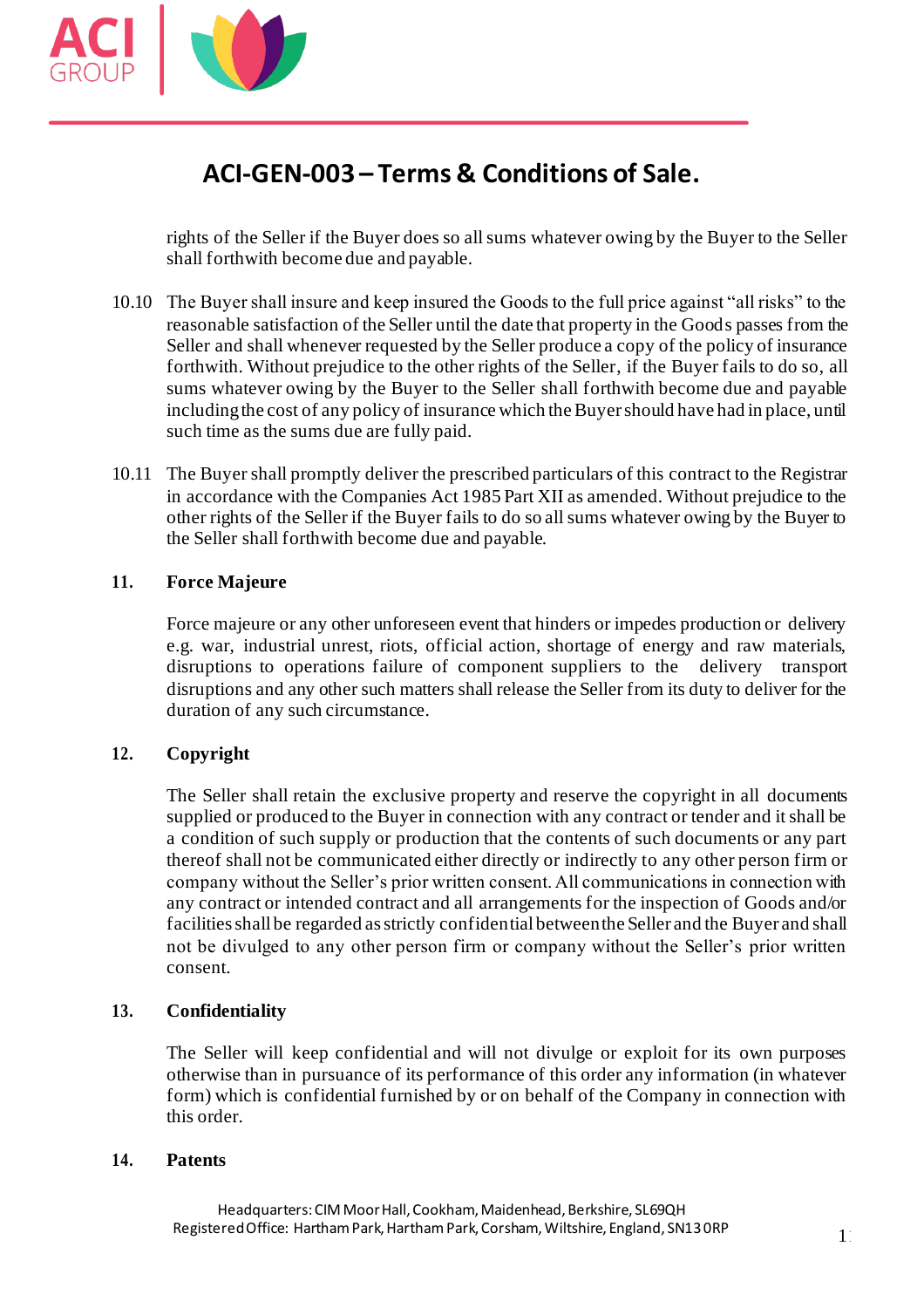

The Buyer agrees to indemnify the Seller against all demands claims damages charges liabilities costs and expenses which may be incurred or sustained by the Seller by reason of or arising directly or indirectly out of any third party claims or rights or otherwise howsoever in respect of any Goods manufactured or services supplied in accordance with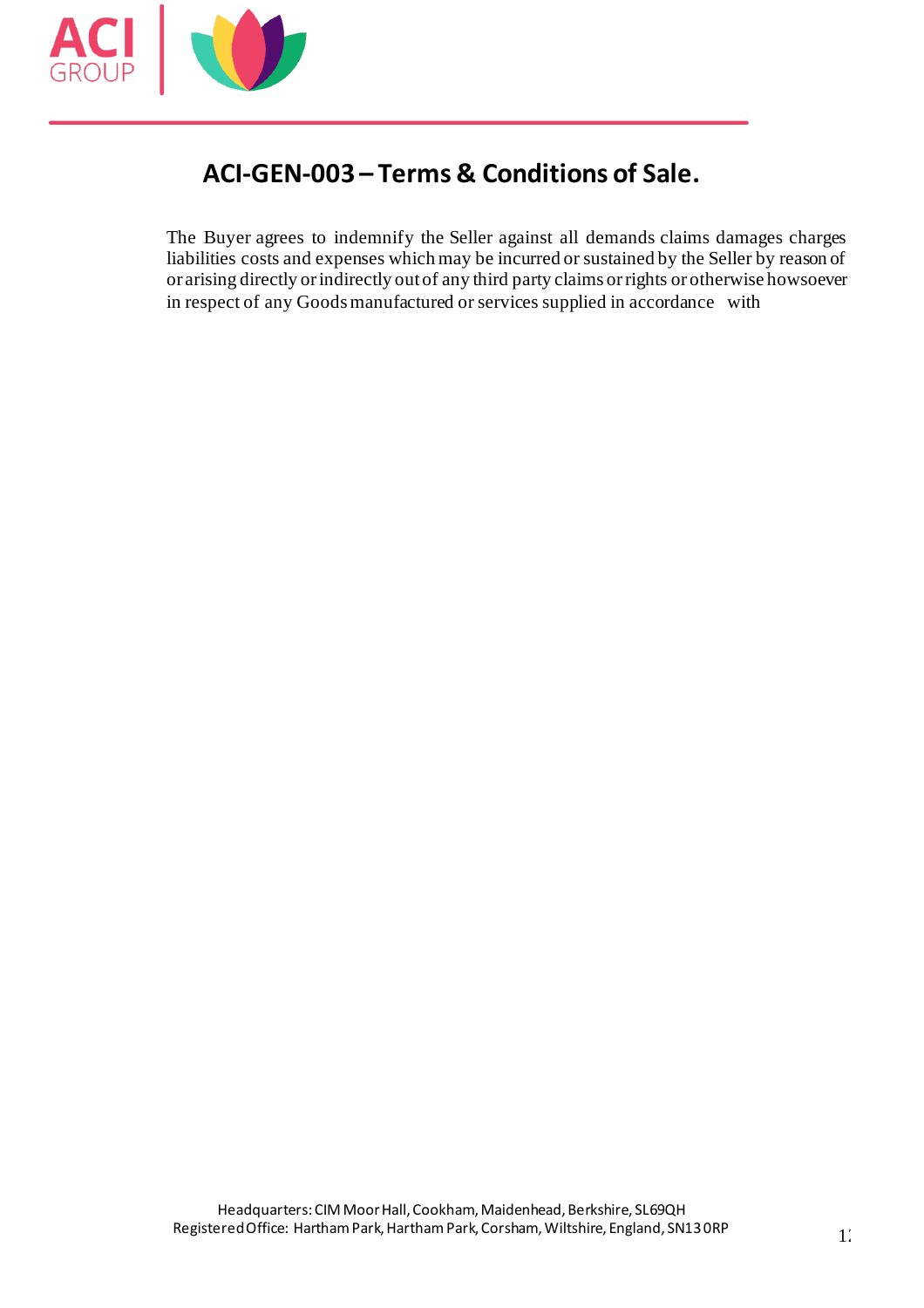

any specification, design information, equipment or instruction given by or on behalf of the Buyer and whether relating to the infringement or the alleged infringement of a Patent, Copyright Registered Design or other protected industrial right or property or otherwise howsoever.

### **15. Design Rights**

The property in the design of the Goods covered by the Contract shall subject to any existing rights of any third party in any design or invention incorporated or used in the design of the products remain exclusively the Seller's property and neither the Buyer nor any agent contractor or other person authorised by the Buyer nor any other person, firm or company shall at any time make use of the design or any part thereof.

#### **16. Non-Assignability**

The Contract is between the Seller and the Buyer as principals and is not assignable without the Seller's written consent.

#### **17. Law**

- 17.1 These Conditions shall be governed by and construed in accordance with English law and the parties irrevocably agree for the exclusive benefit of the Seller that the Courts of England are to have jurisdiction to settle any disputes which may arise out of or in connection with these Conditions and that accordingly any suit, action or proceeding arising out of or in connection with these Conditions ("Proceedings") may be brought in such Courts.
- 17.2 Nothing contained in this clause shall limit the right of the Seller to take Proceedings against the Buyer in any other Court of competent jurisdiction nor shall the taking of Proceedings in one or more jurisdiction preclude the take of Proceedings in any other jurisdiction whether concurrently or not.
- 17.3 The Buyer irrevocably waives (and irrevocably agrees not to raise) any objection which it may have now or subsequently to the laying of the venue of any Proceedings in any such Court as is referred to in this clause and any claim that any such Proceedings have been brought in an inconvenient forum and further irrevocably agrees that a judgement in any